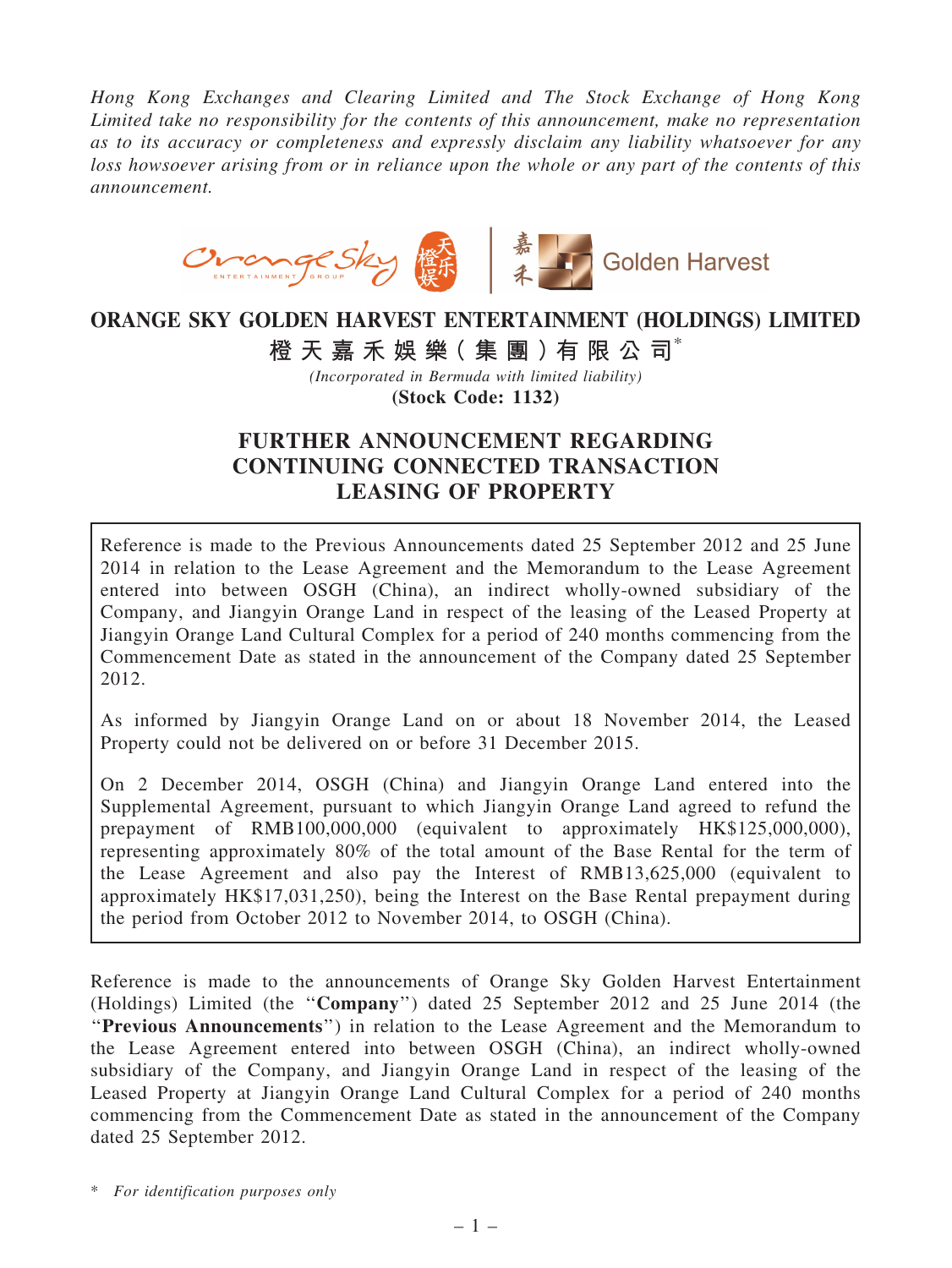Unless otherwise specified, capitalised terms used herein shall have the same meaning as those defined in the Previous Announcements.

As informed by Jiangyin Orange Land on or about 18 November 2014, the Leased Property could not be delivered on or before 31 December 2015.

On 2 December 2014, OSGH (China) and Jiangyin Orange Land entered into a supplemental agreement to the Lease Agreement (as varied or supplemented by the Memorandum) (the "Supplemental Agreement"), pursuant to which Jiangyin Orange Land agreed to refund the prepayment of RMB100,000,000 (equivalent to approximately HK\$125,000,000), representing approximately 80% of the total amount of the Base Rental for the term of the Lease Agreement and also pay the Interest of RMB13,625,000 (equivalent to approximately HK\$17,031,250), being the Interest on the Base Rental prepayment during the period from October 2012 to November 2014, to OSGH (China).

### SUPPLEMENTAL AGREEMENT TO THE LEASE AGREEMENT

The principal terms of the Supplemental Agreement are as follows:

| Date           |                | 2 December 2014                                                                                                                                                                                                                                                                                                                                                                                                                                                                        |
|----------------|----------------|----------------------------------------------------------------------------------------------------------------------------------------------------------------------------------------------------------------------------------------------------------------------------------------------------------------------------------------------------------------------------------------------------------------------------------------------------------------------------------------|
| Parties        | $\ddot{\cdot}$ | Jiangyin Orange Land and OSGH (China)                                                                                                                                                                                                                                                                                                                                                                                                                                                  |
| Subject matter |                | Jiangyin Orange Land agreed to refund to OSGH (China) the<br>prepayment of RMB100,000,000 (equivalent to approximately<br>HK\$125,000,000), representing approximately 80% of the total<br>amount of the Base Rental for the term of the Lease<br>Agreement, on or before 5 December 2014.                                                                                                                                                                                             |
|                |                | Jiangyin Orange Land should also pay the Interest of<br>RMB13,625,000<br><i>(equivalent</i> )<br>to<br>approximately<br>HK\$17,031,250) during the period from October 2012 to<br>November 2014 to OSGH (China) on or before 5 December<br>2014, calculation of which is as follows: the rate of $7.5\%$ per<br>annum on the amounts of Base Rental prepayment from the<br>respective dates of such payment as<br>stated<br>in the<br>announcement of the Company dated 25 June 2014.  |
| Other terms    |                | It is mutually agreed that Jiangyin Orange Land shall continue<br>to retain the refundable Security Deposit of RMB1,500,000<br>(equivalent to approximately HK\$1,875,000) paid by OSGH<br>(China). The Security Deposit shall be refunded to OSGH<br>(China) in accordance with the Lease Agreement after the<br>vacant possession of the Leased Property being delivered by<br>Jiangyin Orange Land to OSGH (China).<br>Jiangyin Orange Land should use its best endeavour to enable |
|                |                | delivery of vacant possession of the Leased Property to OSGH<br>(China) as soon as reasonable.                                                                                                                                                                                                                                                                                                                                                                                         |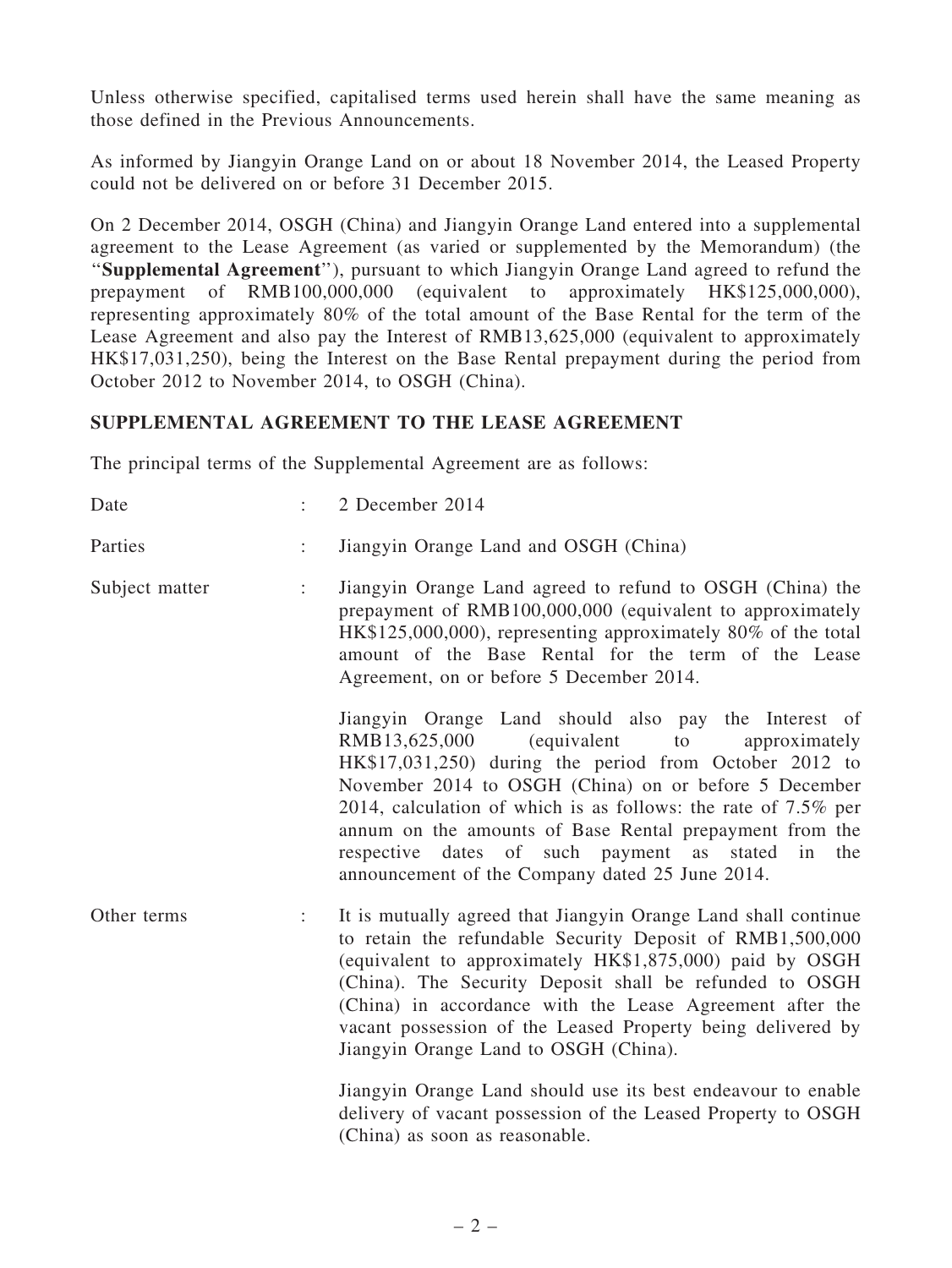Save and except the changes mentioned above, all terms in the Lease Agreement (as varied or supplemented as aforesaid) shall remain unchanged.

## ANNUAL CAPS FOR THE LEASE AGREEMENT

Upon entering into of the Supplemental Agreement, the New Annual Caps (as defined in the Company's announcement dated 25 June 2014) for each of the three financial years ending 31 December 2015, 2016 and 2017 of RMB0, RMB2,000,000 (equivalent to approximately HK\$2,500,000) and RMB3,000,000 (equivalent to approximately HK\$3,750,000) respectively will become inapplicable. The Company shall publish a further announcement and, if required, obtain shareholders' approval as soon as the revised annual caps of the Lease Agreement (as varied or supplemented as aforesaid) are determined upon having obtained the confirmation of, among other things, the delivery date of the Leased Property from Jiangyin Orange Land and OSGH (China) in accordance with the requirement under Rule 14A.54 of the Listing Rules.

## REASONS FOR ENTERING INTO THE SUPPLEMENTAL AGREEMENT

As mentioned in the announcement of the Company dated 25 June 2014, the Group has not yet established any cinema in Jiangyin City, so the leasing of the Leased Property, which is in a suitable location in Jiangsu Province may offer a good opportunity for the Group to expand its cinema network in Jingyin City. The Directors consider that entering into of the Lease Agreement (as varied or supplemented as aforesaid) can save the Company from incurring time and costs in sourcing alternate site for the establishment of a cinema in Jiangyin City and negotiating other lease with another landlord.

The Directors are of the view that the terms of the Supplemental Agreement have been arrived at after arm's length negotiation; and the refund of the prepayment and the payment of the Interest by Jiangyin Orange Land are in the interests of the Group and shareholders of the Company as a whole.

Jiangyin Orange Land is a connected person of the Company by virtue of being an associate of Mr. Wu, who is the chairman, a Director and a controlling shareholder of the Company. Ms. Wu Keyan is the sister of Mr. Wu and is an associate of Mr. Wu under Chapter 14A of the Listing Rules. In view of their interests above, Mr. Wu and Ms. Wu Keyan have abstained from voting on the relevant board resolution for approving the Supplemental Agreement and the transaction contemplated under the Supplemental Agreement. To the best knowledge, information and belief of the Directors having made all reasonable enquiries, other than Mr. Wu and Ms. Wu Keyan, none of the Directors has material interest in the transaction and none of them is required to abstain from voting on the relevant board resolution.

## IMPLICATIONS UNDER THE LISTING RULES

The entering into the Supplemental Agreement (including the payments contemplated thereunder) does not constitute a transaction under Chapter 14 of the Listing Rules. This announcement is published pursuant to the requirement under Rule 14A.35 of the Listing Rules.